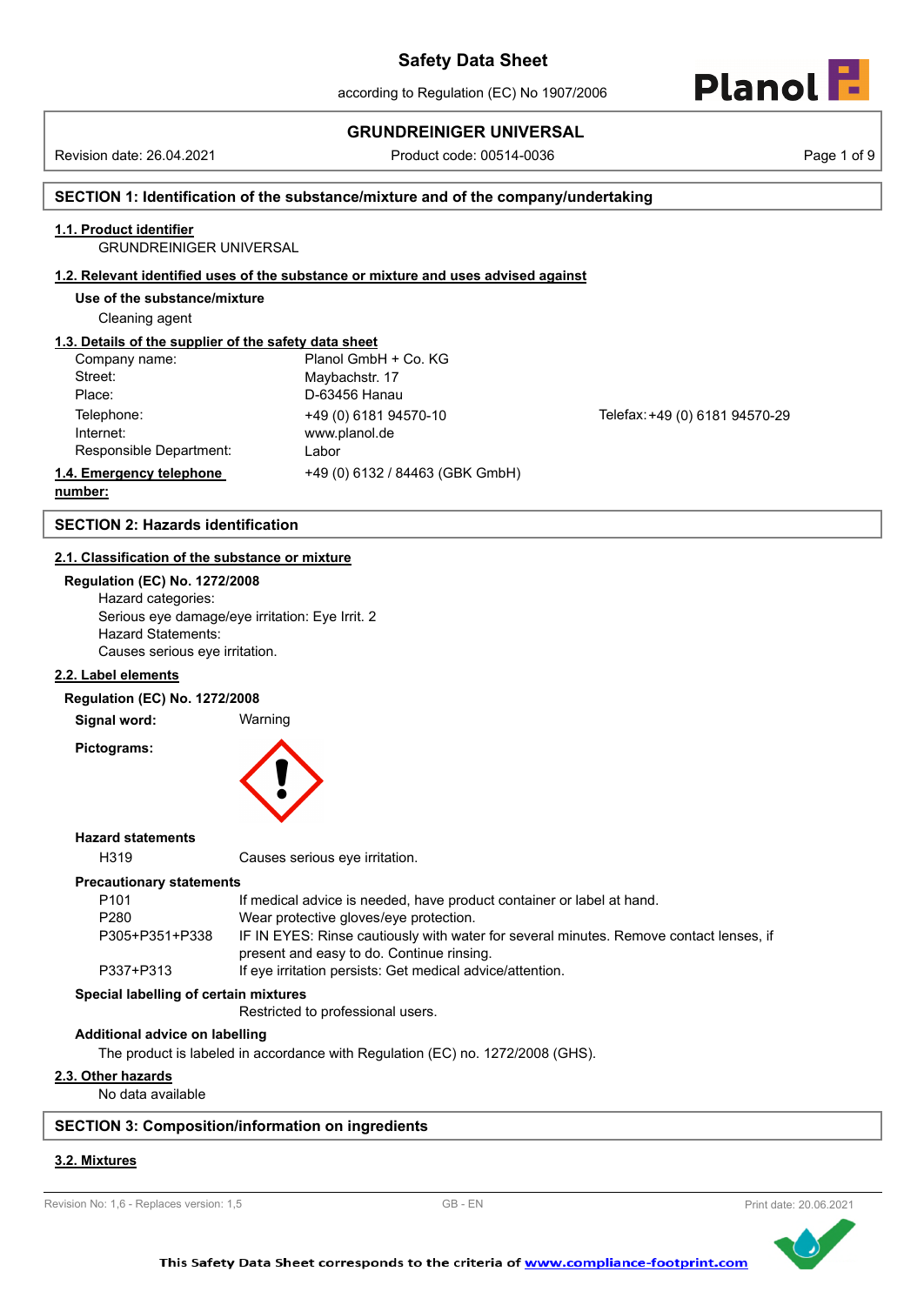according to Regulation (EC) No 1907/2006



### **GRUNDREINIGER UNIVERSAL**

Revision date: 26.04.2021 Product code: 00514-0036 Page 2 of 9

**Chemical characterization**

Aqueous cleansing agent with surfactants

#### **Hazardous components**

| <b>CAS No</b>  | <b>Chemical name</b>                                  |                                                               |                  | Quantity    |
|----------------|-------------------------------------------------------|---------------------------------------------------------------|------------------|-------------|
|                | EC No                                                 | Index No                                                      | <b>REACH No</b>  |             |
|                | <b>GHS Classification</b>                             |                                                               |                  |             |
| 122-99-6       | 2-phenoxyethanol                                      |                                                               |                  | $10 - 545%$ |
|                | 204-589-7                                             | 603-098-00-9                                                  | 01-2119488943-21 |             |
|                | Acute Tox. 4, Eye Irrit. 2; H302 H319                 |                                                               |                  |             |
| $112 - 34 - 5$ | 2-(2-butoxyethoxy)ethanol                             |                                                               |                  | $5 - 10%$   |
|                | 203-961-6                                             | 603-096-00-8                                                  | 01-2119475104-44 |             |
|                | Eye Irrit. 2; H319                                    |                                                               |                  |             |
| 15763-76-5     | Sodium p-cumenesulphonate                             |                                                               |                  | $1 - 5\%$   |
|                | 239-854-6                                             |                                                               | 01-2119489411-37 |             |
|                | Eye Irrit. 2; H319                                    |                                                               |                  |             |
|                | Fatty alcohol alkoxylate 4                            |                                                               |                  | $1 - 5\%$   |
|                |                                                       |                                                               | 02-2119552554-37 |             |
|                |                                                       | Acute Tox. 4, Eye Irrit. 2, Aquatic Chronic 3; H302 H319 H412 |                  |             |
| 5131-66-8      | 3-butoxypropan-2-ol, propylene glycol monobutyl ether |                                                               |                  | $1 - 5\%$   |
|                | 225-878-4                                             | 603-052-00-8                                                  | 01-2119475527-28 |             |
|                | Skin Irrit. 2, Eye Irrit. 2; H315 H319                |                                                               |                  |             |

Full text of H and EUH statements: see section 16.

|            | <b>Specific Conc. Limits, M-factors and ATE</b> |                                                                                         |             |
|------------|-------------------------------------------------|-----------------------------------------------------------------------------------------|-------------|
| CAS No     | IEC No                                          | <b>Chemical name</b>                                                                    | Quantity    |
|            |                                                 | Specific Conc. Limits, M-factors and ATE                                                |             |
| 122-99-6   | 204-589-7                                       | 2-phenoxyethanol                                                                        | $10 - 55$ % |
|            |                                                 | dermal: LD50 = $>$ 2000 mg/kg; oral: LD50 = 1850 mg/kg                                  |             |
| 112-34-5   | 203-961-6                                       | $2-(2-butoxyethoxy)ethanol$                                                             | $5 - 10$ %  |
|            |                                                 | dermal: LD50 = 4120 mg/kg; oral: LD50 = 5660 mg/kg                                      |             |
| 15763-76-5 | 239-854-6                                       | Sodium p-cumenesulphonate                                                               | $1 - 5%$    |
|            | mg/kg                                           | inhalation: LC50 = >20 mg/l (vapours); dermal: LD50 = > 2000 mg/kg; oral: LD50 = > 2000 |             |
|            |                                                 | Fatty alcohol alkoxylate 4                                                              | $1 - 5%$    |
|            | oral: $ATE = 500$ mg/kg                         |                                                                                         |             |

#### **Further Information**

Ingredients according to EC Detergents Regulation 648/2004: Amphoteric surfactants : < 5 % Non-ionic surfactants: < 5 % Soap: < 5 % fragrances, COUMARIN, PHENOXYETHANOL

### **SECTION 4: First aid measures**

### **4.1. Description of first aid measures**

#### **General information**

No specific precautions required.

**After inhalation**

Ensure of fresh air. In the event of symptoms refer for medical treatment.



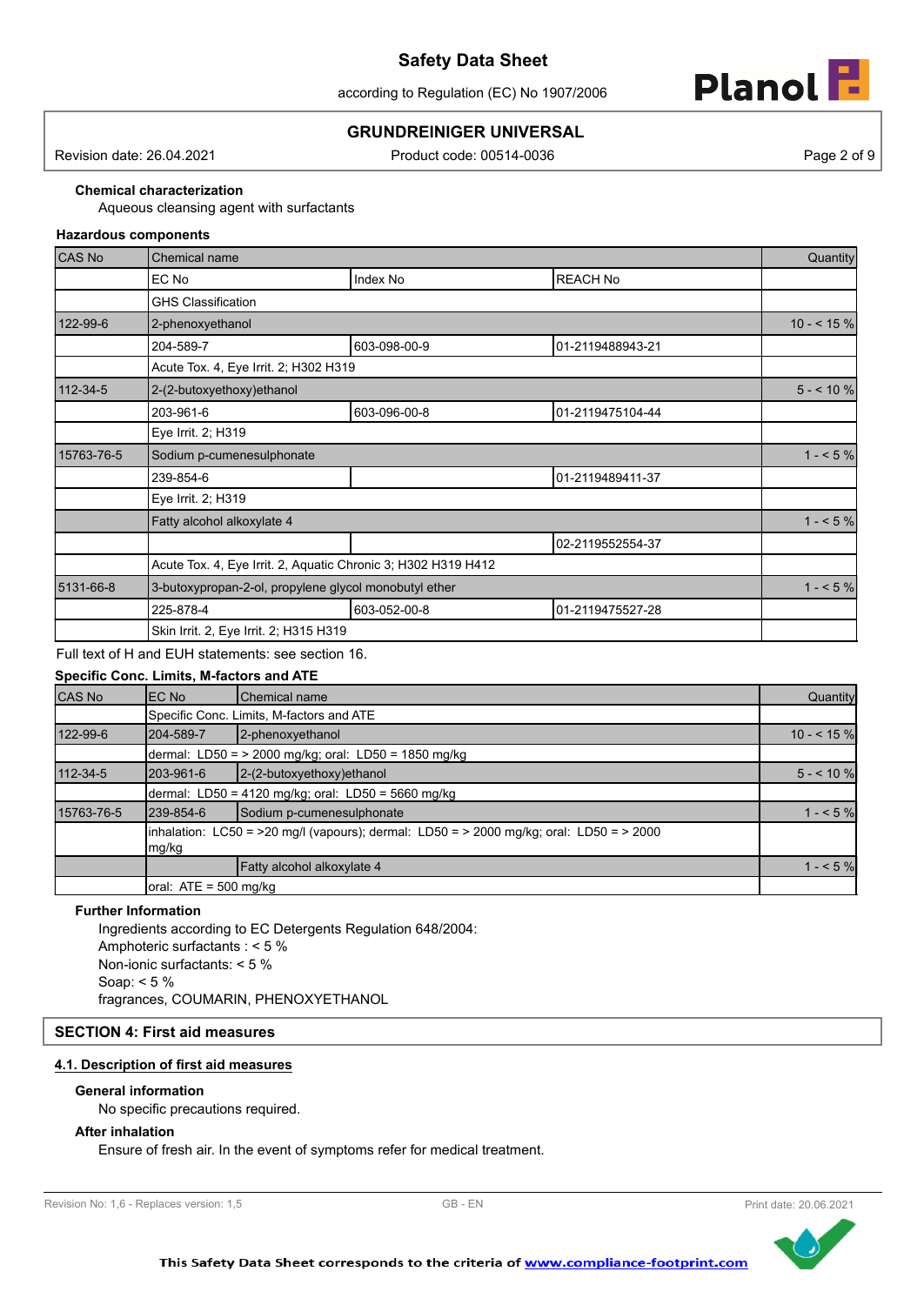according to Regulation (EC) No 1907/2006



### **GRUNDREINIGER UNIVERSAL**

Revision date: 26.04.2021 **Product code: 00514-0036** Product code: 00514-0036

#### **After contact with skin**

Wash hands with water as a precaution. If symptoms develop, seek medical attention.

#### **After contact with eyes**

Rinse immediately with plenty of water, also under the eyelids, for at least 15 minutes. If eye irritation persists, consult a specialist.

#### **After ingestion**

Rinse out mouth and give plenty of water to drink. If symptoms persist, call a physician.

#### **4.2. Most important symptoms and effects, both acute and delayed**

Watch out. Beware, hazard of foam aspiration. Possibility of strong irritations in the case of contact with eye-, skin or mucous membranes because of the high ph-value.

#### **4.3. Indication of any immediate medical attention and special treatment needed**

Treat symptoms.

#### **SECTION 5: Firefighting measures**

#### **5.1. Extinguishing media**

#### **Suitable extinguishing media**

Foam, carbon dioxide (CO2), dry chemical, water-spray

**Unsuitable extinguishing media**

Not known.

#### **5.2. Special hazards arising from the substance or mixture**

Not known.

#### **5.3. Advice for firefighters**

No specific precautions required.

#### **Additional information**

Product does not burn, fire-extinguishing activities according to surrounding.

#### **SECTION 6: Accidental release measures**

#### **6.1. Personal precautions, protective equipment and emergency procedures**

#### **General measures**

Avoid contact with skin, eyes and clothing. Ensure adequate ventilation. High risk of slipping due to leakage/spillage of product.

#### **For non-emergency personnel**

Avoid contact with skin, eyes and clothing.

### **For emergency responders**

Use personal protective clothing. Remove persons to safety.

#### **6.2. Environmental precautions**

No specific precautions required. Dilute with plenty of water.

### **6.3. Methods and material for containment and cleaning up**

### **Other information**

Soak up with inert absorbent material (e.g. sand, silica gel, acid binder, universal binder). Shovel into suitable container for disposal.

### **6.4. Reference to other sections**

Observe protective instructions (see Sections 7 and 8). Information for disposal see section 13.

### **SECTION 7: Handling and storage**

### **7.1. Precautions for safe handling**



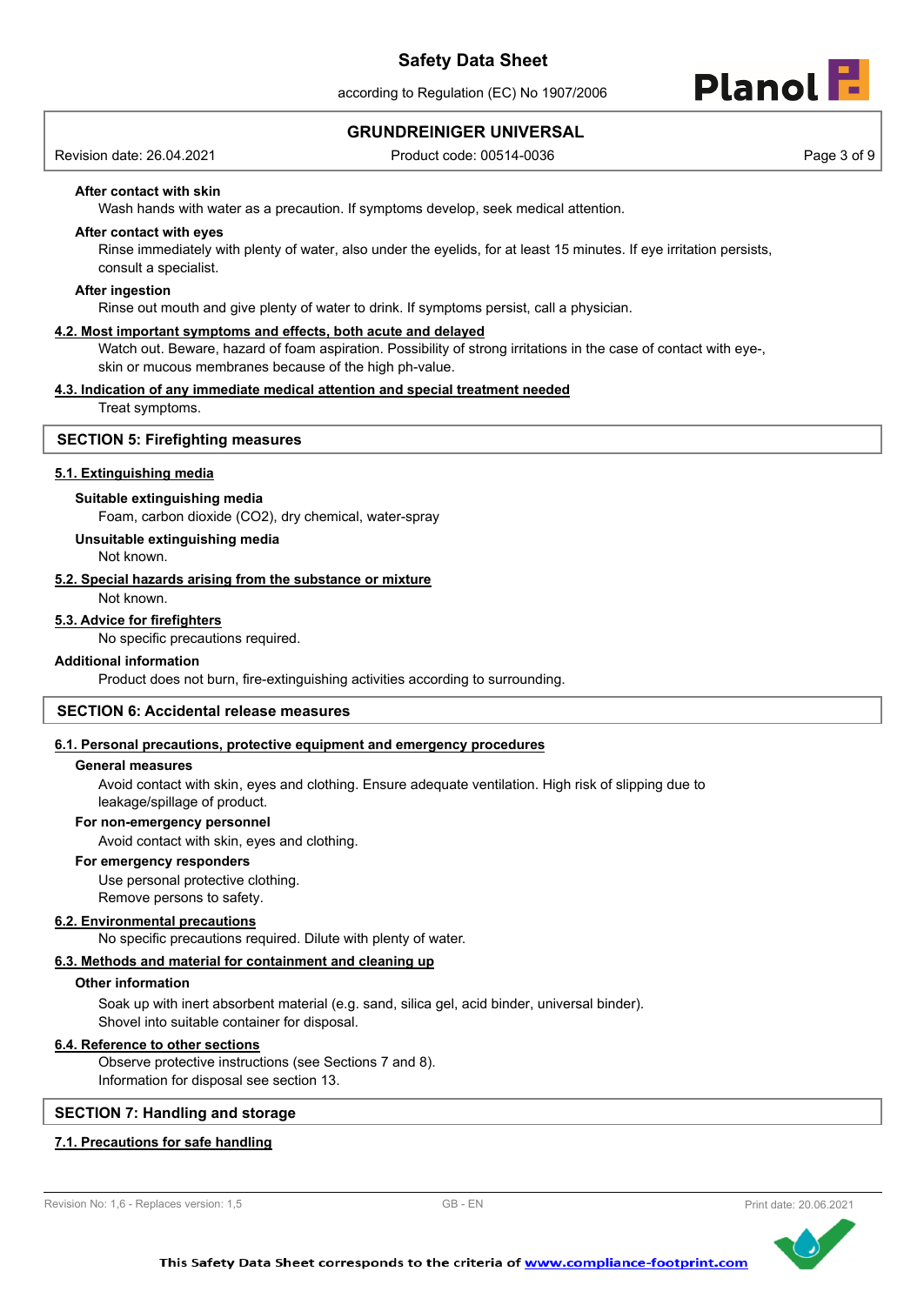according to Regulation (EC) No 1907/2006



### **GRUNDREINIGER UNIVERSAL**

Revision date: 26.04.2021 Product code: 00514-0036 Page 4 of 9

#### **Advice on safe handling**

Keep container tightly closed. Use personal protective clothing. Avoid contact with eyes and skin.

#### No specific precautions required. **Advice on protection against fire and explosion**

#### **7.2. Conditions for safe storage, including any incompatibilities**

**Requirements for storage rooms and vessels**

No particular requirements.

**Hints on joint storage**

Not required.

## **Further information on storage conditions**

Keep container tightly closed.

Keep from freezing.

### **7.3. Specific end use(s)**

Cleaning agent

#### **SECTION 8: Exposure controls/personal protection**

#### **8.1. Control parameters**

#### **Exposure limits (EH40)**

| <b>CAS No</b> | Substance                 | ppm | mg/m <sup>3</sup> | fibres/mll | Category      | Origin     |
|---------------|---------------------------|-----|-------------------|------------|---------------|------------|
| 112-34-5      | 2-(2-Butoxyethoxy)ethanol | 10I | 67.5              |            | TWA (8 h)     | <b>WEL</b> |
|               |                           | 15  | 101.2             |            | STEL (15 min) | WEL        |

#### **8.2. Exposure controls**

#### **Appropriate engineering controls**

Ensure adequate ventilation, especially in confined areas.

#### **Protective and hygiene measures**

Wash hands before breaks and at the end of workday. When using do not eat, drink or smoke. Take off immediately all contaminated clothing. Avoid contact with skin, eyes and clothing.

#### **Eye/face protection**

During transferring safety goggles are recommended. In case of eye contact wear safety goggles or face protection Tightly fitting goggles (EN 166).

#### **Hand protection**

Protective gloves (EN 374). Neoprene gloves (recommended: minimum protection index 2, corresponding to a permeation rate > 30 minutes according to EN 374).

Not suitable: leather gloves.

Follow the recommendations of the glove manufacturer for breakthrough properties especially for workplace conditions involving mechanical stress and contact duration. Requirements can vary as a function of the use. Therefore it is necessary to adhere additionally to the recommendations given by the manufacturer of protective gloves.

#### **Skin protection**

Wear protective clothing.

#### **Respiratory protection**

Not required. In case of insufficient ventilation wear suitable respiratory equipment (gas filter type AX) (EN 14387).

### **SECTION 9: Physical and chemical properties**

#### **9.1. Information on basic physical and chemical properties**

Physical state: Liquid



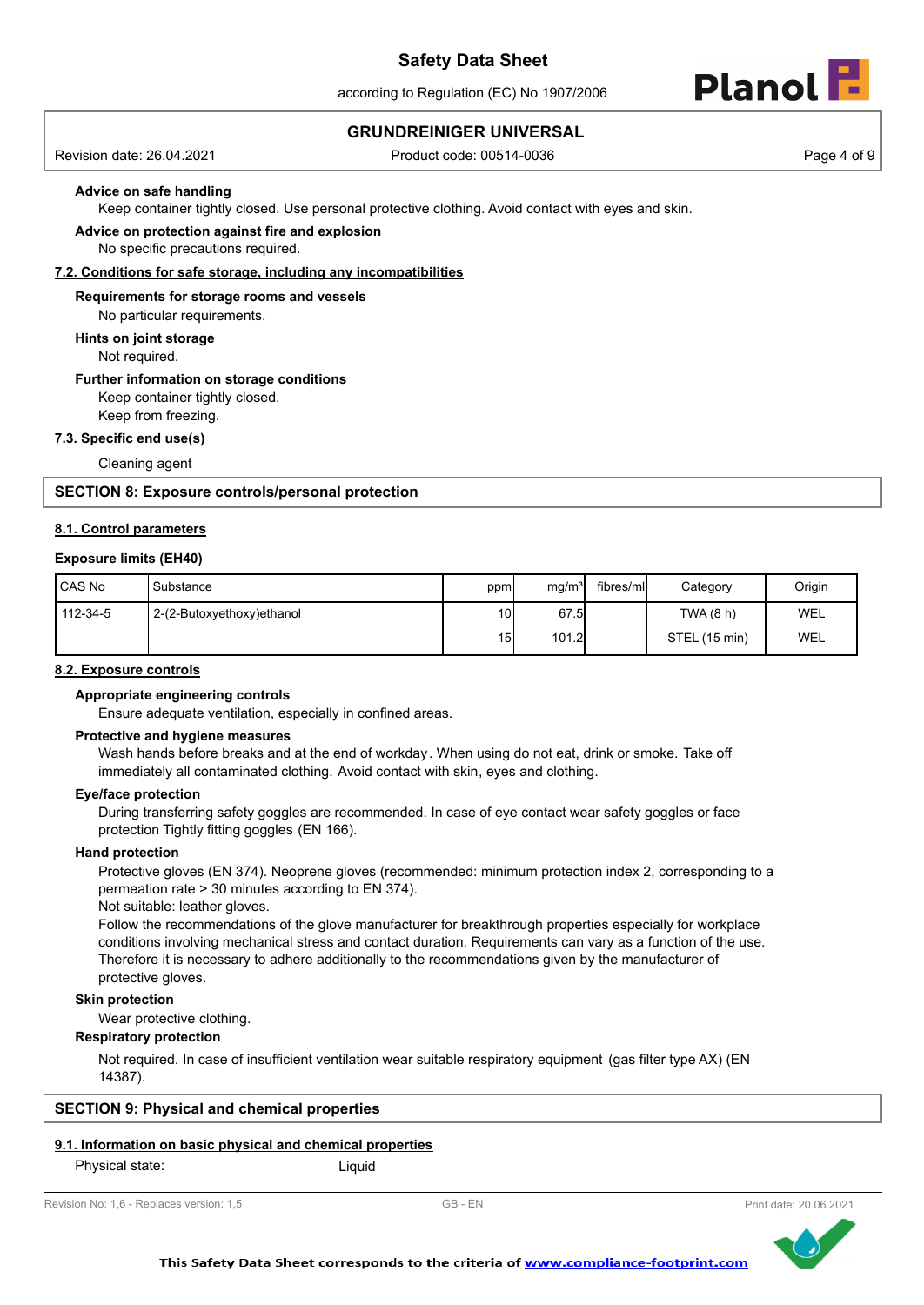according to Regulation (EC) No 1907/2006



|                                                              | <b>GRUNDREINIGER UNIVERSAL</b> |             |
|--------------------------------------------------------------|--------------------------------|-------------|
| Revision date: 26.04.2021                                    | Product code: 00514-0036       | Page 5 of 9 |
| Colour:                                                      | Yellowish                      |             |
| Odour:                                                       | Fresh / Pleasant               |             |
| pH-Value (at 20 °C):                                         | 10 (concentrated)              |             |
| Changes in the physical state                                |                                |             |
| Melting point:                                               | No data available              |             |
| Boiling point or initial boiling point and<br>boiling range: | No data available              |             |
| Flash point:                                                 | No data available              |             |
| Sustaining combustion:                                       | No data available              |             |
| <b>Explosive properties</b><br>The product is not explosive. |                                |             |
| Lower explosion limits:                                      | No data available              |             |
| Upper explosion limits:                                      | No data available              |             |
| Auto-ignition temperature:                                   | No data available              |             |
| Decomposition temperature:                                   | No data available              |             |
| <b>Oxidizing properties</b><br>Not fire-promoting.           |                                |             |
| Vapour pressure:<br>(at 20 $°C$ )                            | No data available              |             |
| Density (at 20 °C):                                          | $1,02$ g/cm <sup>3</sup>       |             |
| Water solubility:<br>(at 20 $°C$ )                           | Completely miscible            |             |
| Solubility in other solvents<br>No data available            |                                |             |
| Partition coefficient n-octanol/water:                       | No data available              |             |
| Viscosity / dynamic:                                         | No data available              |             |
| Viscosity / kinematic:                                       | No data available              |             |
| 9.2. Other information                                       |                                |             |
| No data available                                            |                                |             |

### **SECTION 10: Stability and reactivity**

#### **10.1. Reactivity**

No uncommon reactivity known.

#### **10.2. Chemical stability**

Stable under normal conditions.

#### **10.3. Possibility of hazardous reactions**

No hazardous reactions known.

#### **10.4. Conditions to avoid**

To avoid thermal decomposition, do not overheat. Keep from freezing.

#### **10.5. Incompatible materials**

No data available

#### **10.6. Hazardous decomposition products**

No decomposition if stored and applied as directed.

### **SECTION 11: Toxicological information**



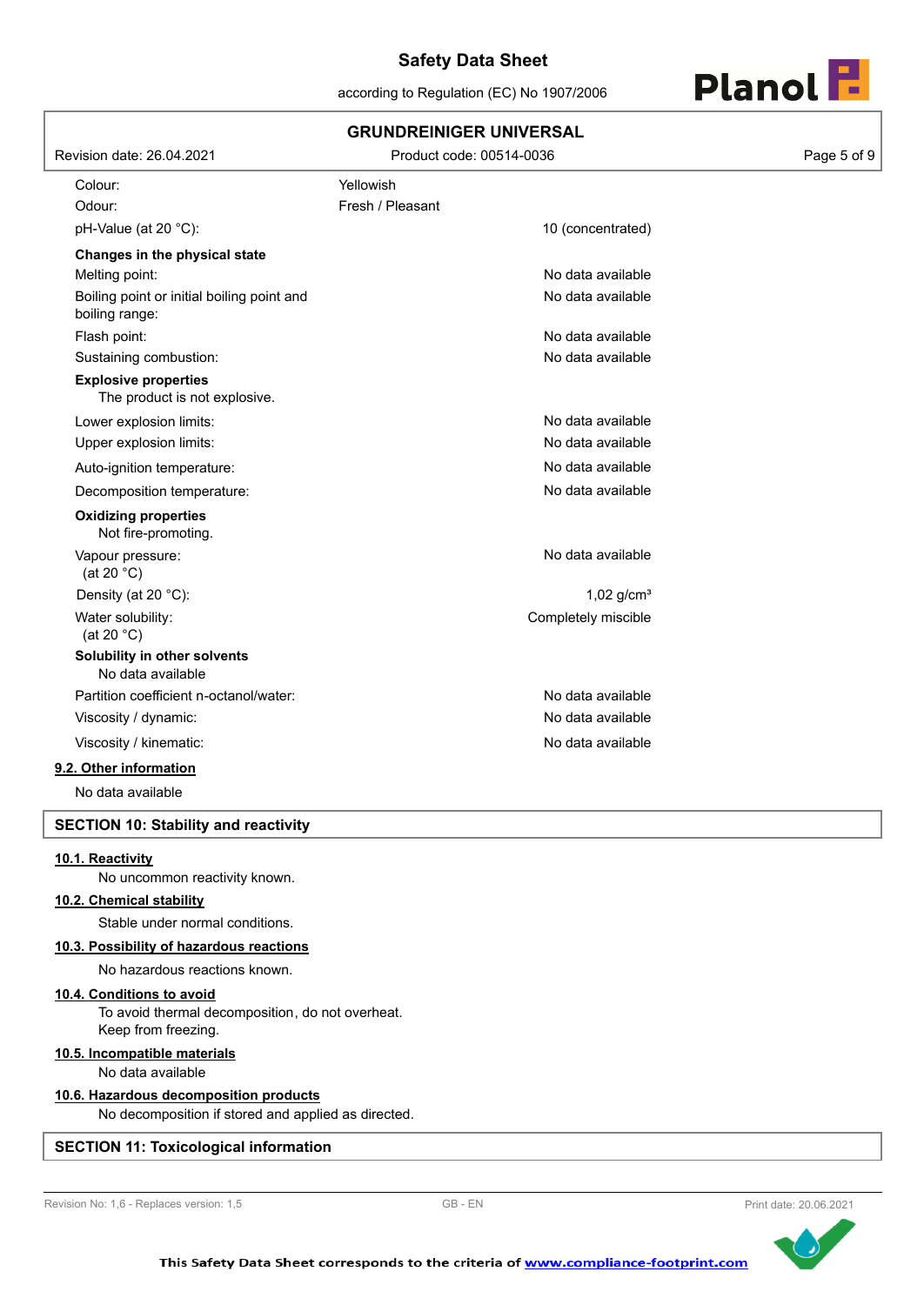according to Regulation (EC) No 1907/2006



### **GRUNDREINIGER UNIVERSAL**

Revision date: 26.04.2021 Product code: 00514-0036 Page 6 of 9

#### **11.1. Information on hazard classes as defined in Regulation (EC) No 1272/2008**

**Toxicocinetics, metabolism and distribution**

The product has not been tested.

#### **Acute toxicity**

Based on available data, the classification criteria are not met.

| CAS No     | Chemical name              |                           |          |         |                |        |
|------------|----------------------------|---------------------------|----------|---------|----------------|--------|
|            | Exposure route             | Dose                      |          | Species | Source         | Method |
| 122-99-6   | 2-phenoxyethanol           |                           |          |         |                |        |
|            | oral                       | LD50<br>mg/kg             | 1850     | Rat     |                |        |
|            | dermal                     | LD50<br>mg/kg             | > 2000   | Rabbit  |                |        |
| 112-34-5   | 2-(2-butoxyethoxy) ethanol |                           |          |         |                |        |
|            | oral                       | LD50<br>mg/kg             | 5660     | Rat     |                |        |
|            | dermal                     | LD <sub>50</sub><br>mg/kg | 4120     | Rabbit  |                |        |
| 15763-76-5 | Sodium p-cumenesulphonate  |                           |          |         |                |        |
|            | oral                       | LD50<br>mg/kg             | > 2000   | Rat     | OECD 401       |        |
|            | dermal                     | LD50<br>mg/kg             | > 2000   | Rabbit  | Literary value |        |
|            | inhalation (4 h) vapour    | LC50                      | >20 mg/l | Rat     |                |        |
|            | Fatty alcohol alkoxylate 4 |                           |          |         |                |        |
|            | oral                       | <b>ATE</b><br>mg/kg       | 500      |         |                |        |

#### **Irritation and corrosivity**

Causes serious eye irritation.

Skin corrosion/irritation: Based on available data, the classification criteria are not met.

#### **Sensitising effects**

Based on available data, the classification criteria are not met. No sensitizing effect known.

#### **Carcinogenic/mutagenic/toxic effects for reproduction**

Based on available data, the classification criteria are not met.

#### **STOT-single exposure**

Based on available data, the classification criteria are not met.

### **STOT-repeated exposure**

Based on available data, the classification criteria are not met.

### **Aspiration hazard**

Based on available data, the classification criteria are not met.

### **11.2. Information on other hazards**

### **Endocrine disrupting properties**

No data available

### **SECTION 12: Ecological information**

### **12.1. Toxicity**

Ecological data are not available.

```
Revision No: 1,6 - Replaces version: 1,5 GB - EN GB - EN Print date: 20.06.2021
```
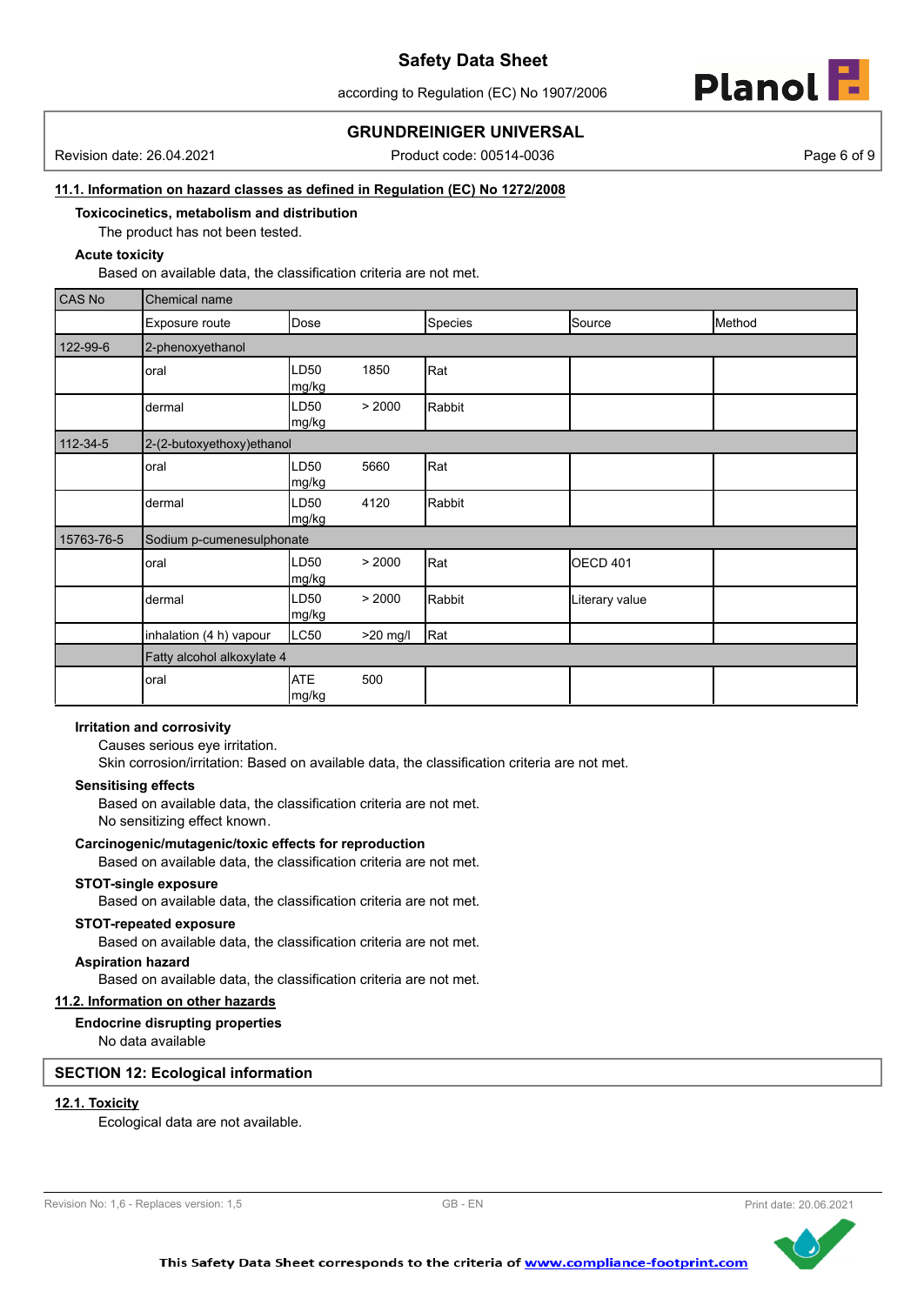according to Regulation (EC) No 1907/2006



# **GRUNDREINIGER UNIVERSAL**

Revision date: 26.04.2021 Product code: 00514-0036 Page 7 of 9

| CAS No     | Chemical name             |                           |         |                                        |                |        |
|------------|---------------------------|---------------------------|---------|----------------------------------------|----------------|--------|
|            | Aquatic toxicity          | Dose                      |         | [h]   [d] Species                      | Source         | Method |
| 122-99-6   | 2-phenoxyethanol          |                           |         |                                        |                |        |
|            | Acute fish toxicity       | LC50<br>460 mg/l          | $220 -$ | 96 hlLeuciscus idus                    |                |        |
|            | Acute algae toxicity      | ErC <sub>50</sub><br>mg/l | > 500   | 72 hlScenedesmus<br>subspicatus        |                |        |
|            | Acute crustacea toxicity  | EC50<br>mg/l              | > 500   | 48 h Daphnia magna                     |                |        |
| 112-34-5   | 2-(2-butoxyethoxy)ethanol |                           |         |                                        |                |        |
|            | Acute algae toxicity      | ErC <sub>50</sub><br>mg/l | >100    | Scenedesmus<br>subspicatus             |                |        |
|            | Acute crustacea toxicity  | <b>EC50</b><br>mg/l       | >100    | 48 h Daphnia magna                     |                |        |
| 15763-76-5 | Sodium p-cumenesulphonate |                           |         |                                        |                |        |
|            | Acute fish toxicity       | LC50<br>mg/l              | >100    | 96 hOncorhynchus mykiss                | Literary value |        |
|            | Acute algae toxicity      | ErC50<br>mg/l             | >100    | 96 hlPseudokirchneriela<br>subcapitata | Literary value |        |
|            | Acute crustacea toxicity  | <b>EC50</b><br>mg/l       | >100    | 48 h Daphnia magna                     | Literary value |        |

#### **12.2. Persistence and degradability**

Product is biodegradable. (min. 90%)

The surfactant(s) contained in this preparation complies(comply) with the biodegradability criteria as laid down in Regulation (EC) No.648/2004 on detergents. Data to support this assertion are held at the disposal of the competent authorities of the Member States and will be made available to them, at their direct request or at the request of a detergent manufacturer.

### **12.3. Bioaccumulative potential**

No data available

### **Partition coefficient n-octanol/water**

| CAS No   | <b>I</b> Chemical name    | Log Pow             |
|----------|---------------------------|---------------------|
| 122-99-6 | <b>I</b> 2-phenoxvethanol | .16                 |
| 112-34-5 | 2-(2-butoxyethoxy)ethanol | $0,56(25^{\circ}C)$ |

### **12.4. Mobility in soil**

No data available

#### **12.5. Results of PBT and vPvB assessment**

No data available

#### **12.6. Endocrine disrupting properties**

No data available

#### **12.7. Other adverse effects**

If appropriate application no interferences in sewage treatment plants. (< 2000mg/l)

#### **Further information**

Do not release undiluted or in higher quantities into the groundwater, sewerage or waters.

### **SECTION 13: Disposal considerations**

#### **13.1. Waste treatment methods**

#### **Disposal recommendations**

Disposal in accordance with local regulations.

```
Revision No: 1,6 - Replaces version: 1,5 GB - EN GB - EN Print date: 20.06.2021
```


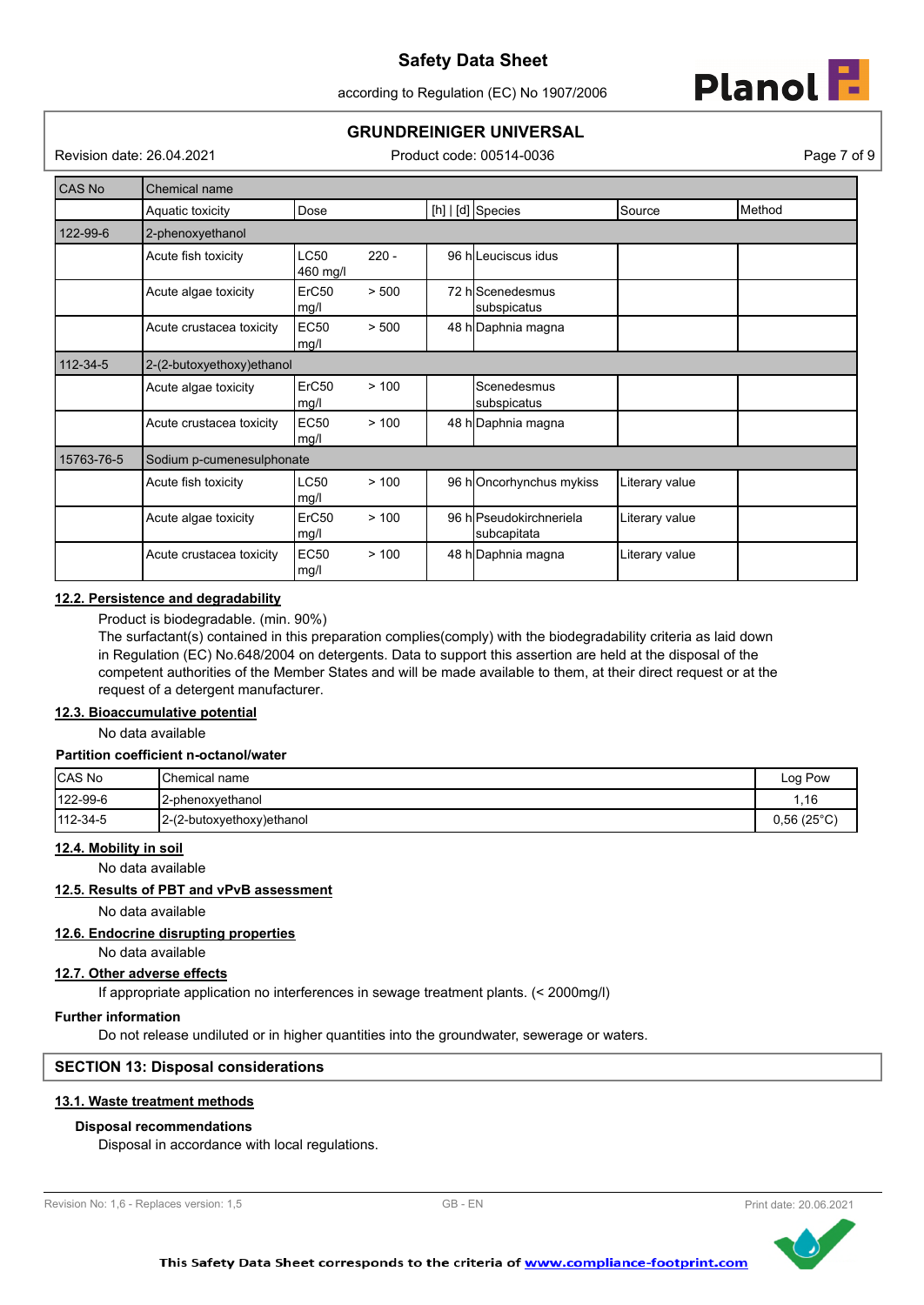according to Regulation (EC) No 1907/2006



### **GRUNDREINIGER UNIVERSAL**

Revision date: 26.04.2021 Product code: 00514-0036 Page 8 of 9

#### **List of Wastes Code - residues/unused products**

200115 MUNICIPAL WASTES (HOUSEHOLD WASTE AND SIMILAR COMMERCIAL, INDUSTRIAL AND INSTITUTIONAL WASTES) INCLUDING SEPARATELY COLLECTED FRACTIONS; separately collected fractions (except 15 01); Alkalines; hazardous waste

### **List of Wastes Code - contaminated packaging**

WASTE PACKAGING; ABSORBENTS, WIPING CLOTHS, FILTER MATERIALS AND PROTECTIVE CLOTHING NOT OTHERWISE SPECIFIED; packaging (including separately collected municipal packaging waste); plastic packaging 150102

#### **Contaminated packaging**

Disposal in accordance with local regulations. Cleaning agent: Water

#### **SECTION 14: Transport information**

| Land transport (ADR/RID)                                      |                                                                                                      |
|---------------------------------------------------------------|------------------------------------------------------------------------------------------------------|
| 14.1. UN number:                                              | No dangerous good in sense of this transport regulation.                                             |
| 14.2. UN proper shipping name:                                | No dangerous good in sense of this transport regulation.                                             |
| 14.3. Transport hazard class(es):                             | No dangerous good in sense of this transport regulation.                                             |
| 14.4. Packing group:                                          | No dangerous good in sense of this transport regulation.                                             |
| Inland waterways transport (ADN)                              |                                                                                                      |
| 14.1. UN number:                                              | No dangerous good in sense of this transport regulation.                                             |
| 14.2. UN proper shipping name:                                | No dangerous good in sense of this transport regulation.                                             |
| 14.3. Transport hazard class(es):                             | No dangerous good in sense of this transport regulation.                                             |
| 14.4. Packing group:                                          | No dangerous good in sense of this transport regulation.                                             |
| <b>Marine transport (IMDG)</b>                                |                                                                                                      |
| 14.1. UN number:                                              | No dangerous good in sense of this transport regulation.                                             |
| 14.2. UN proper shipping name:                                | No dangerous good in sense of this transport regulation.                                             |
| 14.3. Transport hazard class(es):                             | No dangerous good in sense of this transport regulation.                                             |
| 14.4. Packing group:                                          | No dangerous good in sense of this transport regulation.                                             |
| Air transport (ICAO-TI/IATA-DGR)                              |                                                                                                      |
| 14.1. UN number:                                              | No dangerous good in sense of this transport regulation.                                             |
| 14.2. UN proper shipping name:                                | No dangerous good in sense of this transport regulation.                                             |
| 14.3. Transport hazard class(es):                             | No dangerous good in sense of this transport regulation.                                             |
| 14.4. Packing group:                                          | No dangerous good in sense of this transport regulation.                                             |
| 14.5. Environmental hazards                                   |                                                                                                      |
| ENVIRONMENTALLY HAZARDOUS:                                    | No                                                                                                   |
| 14.6. Special precautions for user                            |                                                                                                      |
| No dangerous good in sense of this transport regulation.      |                                                                                                      |
| 14.7. Maritime transport in bulk according to IMO instruments |                                                                                                      |
| No dangerous good in sense of this transport regulation.      |                                                                                                      |
| <b>SECTION 15: Regulatory information</b>                     |                                                                                                      |
|                                                               | 15.1. Safety, health and environmental regulations/legislation specific for the substance or mixture |
| EU regulatory information                                     |                                                                                                      |
| Restrictions on use (REACH, annex XVII):                      |                                                                                                      |
| Entry 3, Entry 55                                             |                                                                                                      |
| Information appareing to $2012/10E11$                         | Not ouble at to $2042/40$ (FU (CEVECO III)                                                           |

Information according to 2012/18/EU (SEVESO III):

Not subject to 2012/18/EU (SEVESO III)